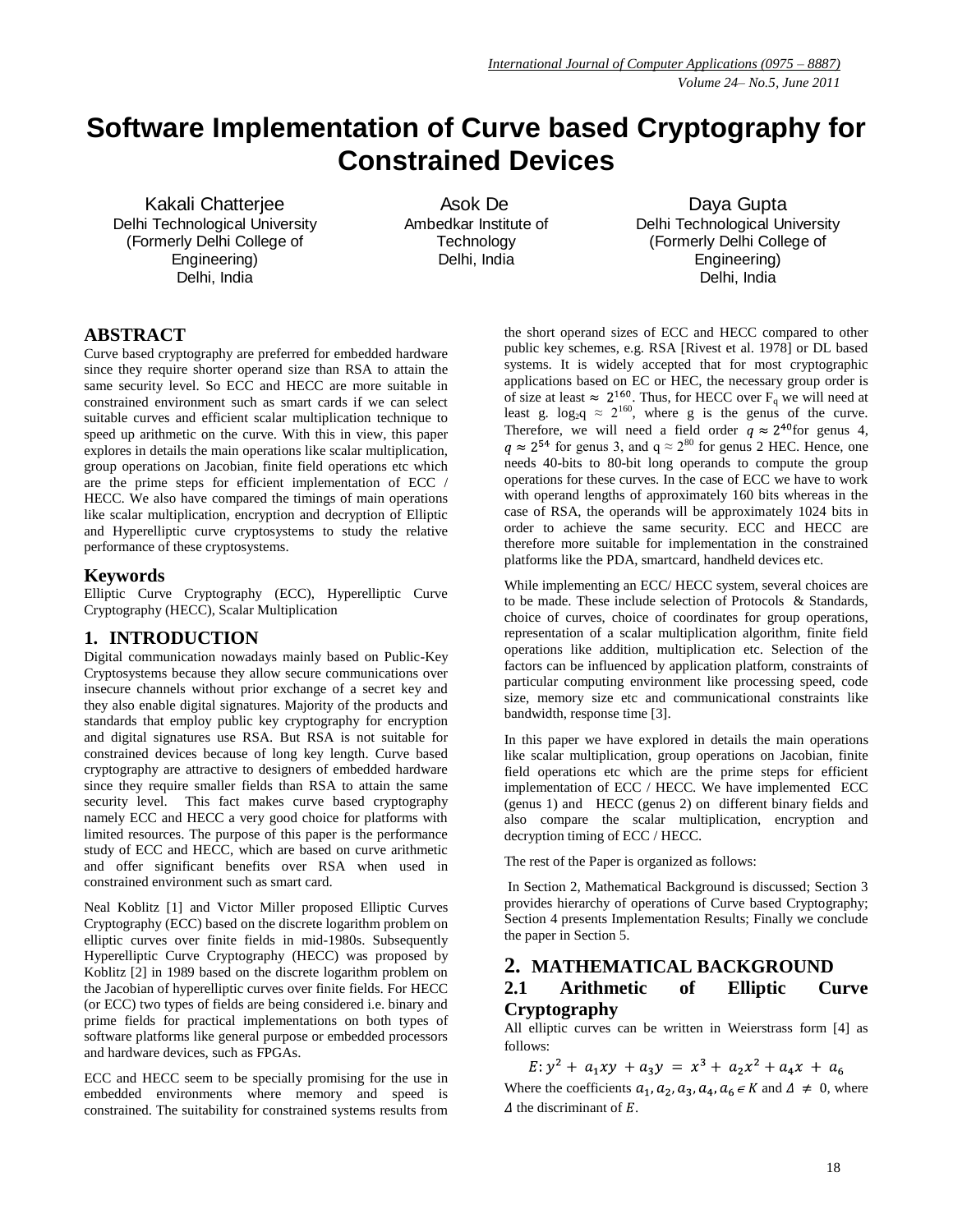Let  $\mathbb{F}_q$  denote a finite field of characteristic p, i.e.  $q = p^{\delta}$  with  $p$  prime. It is possible to define the notion of an elliptic curve over any field by giving a general equation.

**Case-I.** If  $p = 2$  then an elliptic curve E defined over  $\mathbb{F}_q$  is given by an equation

 $y^2 + xy = x^3 + ax^2 + b$ ,

where  $a, b \in K$  and  $b \neq 0$ . For every field K containing  $\mathbb{F}_q$  (so in particular for  $K = \mathbb{F}_q$  one considers the set

 $E(K) := \{(x, y) \in K \times K \mid y^2 + xy = x^3 + ax^2 + b\} \cup \{\infty\}.$ This curve is non supersingular curve and discriminant of  $E$  is  $\Delta = b$ .

**Case-II.** If  $p > 2$  then an elliptic curve E defined over  $\mathbb{F}_q$  is given by an equation  $y^2 = x^3 + ax + b$ , where  $a, b \in K$  and  $4a^3 + 27b^2 \neq 0$ . For every field K containing  $\mathbb{F}_q$  one now considers the set

 $E(K) := \{ (x, y) \in K \times K \mid y^2 = x^3 + ax + b \} \cup \{ \infty \}.$ 

Here with this definition, we consider the elliptic curves where discriminant of E is  $\Delta = -16(4a^3 + 27b^2)$ . We have considered this curve equation for our implementation.

The set  $E(K)$  of rational points on E defined over a field K is an abelian group, where the operation (generally denoted additively) is defined by the well-known law of chord and tangent, and the identity element is the special point  $\infty$ , called the point at infinity.

## **2.2 Arithmetic of Hyperelliptic Curve Cryptography**

We can define hyperelliptic curves as an [algebraic curve](http://en.wikipedia.org/wiki/Algebraic_curve) Let F be a finite field, and let  $\overline{\mathbb{F}}$  be the algebraic closure of  $\mathbb{F}$  [5]. A hyperelliptic curve C of genus  $q > 1$  over F is the set of solutions  $(u, v) \in \mathbb{F} \times \mathbb{F}$  to the equation  $C: v^2 + h(u)v = f(u)$ . The polynomial  $h(u) \in \mathbb{F}[u]$  is of degree at most g and  $f(u) \in$  $\mathbb{F}[u]$  is a monic polynomial of degree  $2g + 1$ . For odd characteristic it suffices to let  $h(u) = 0$  and to have f(u) square free. If no point on the curve over the algebraic closure  $\overline{\mathbb{F}}$  of  $\mathbb F$ satisfies both partial derivatives  $2v + h(u) = 0$  and  $h'(u)v - f'(u) = 0$ , then the curve is said to be non-singular. A divisor  $D = \sum m_i P_i$ ,  $m_i \in \mathbb{Z}$ , is a finite formal sum of  $\overline{\mathbb{F}}$ 

points. Its degree is the sum of the coefficients  $\sum m_i$ . The set of all divisors form an Abelian group denoted by  $D(C)$ . The set of degree zero divisors  $D^0$  forms a subgroup of  $D(C)$ .

Every rational function consisting of the formal sum of the poles and zeros of the function on the curve  $C$  gives rise to a divisor of degree zero. Such divisors are called principal and the set of all principal divisors is denoted by P. If  $D_1, D_2 \in D^0$  then we write  $D_1 \sim D_2$  if  $D_1 - D_2 \in P$ ;  $D_1$  and  $D_2$  are said to be equivalent divisors. Now, we can define the Jacobian of  $C$  as the quotient group  $D^0/P$  [6].

If we want to define the Jacobian over  $\mathbb{F}$ , denoted by  $\mathbb{J}_{\mathcal{C}}(\mathbb{F})$ , we say that a divisor  $D = \sum m_i P_i$  is defined over  $\mathbb{F}$  if  $D^{\sigma} = \sum m_i P_i^{\sigma}$ is equal to D for all automorphisms  $\sigma$  of  $\overline{\mathbb{F}}$  over  $\mathbb F$ . Cantor shows that each element of the Jacobian can be represented in the form

 $D = \sum_{i=1}^{r} P_i - r \propto$  such that for all  $i \neq j$ ,  $P_i$  and  $P_i$  are not symmetric points. Such a divisor is called a semi-reduced divisor. Each element of the Jacobian can be represented uniquely by such a divisor, subject to  $r \leq q$ . Such divisors are referred to as reduced divisors. We use the reduced divisor in addition of  $\mathbb{J}_C$ .

# **3. HIERARCHY OF OPERATIONS OF CURVE BASED CRYPTOGRAPHY**

The hierarchy of operations for ECC and HECC, can be divided in three levels as shown in Figure 1. The highest level shows the main operation in any curve-based primitive that is the scalar multiplication. At the next level are the point/divisor group operations in different co-ordinates. The lowest level consists of finite field operations such as addition, subtraction, multiplication and inversion required to perform the group operations. The main difference between ECC and HECC is in group operation because these consist of different sequences of operations. Unlike elliptic curves, the points on the hyperelliptic curve do not form a group. The additive group on which the cryptographic primitives are implemented is the divisor class group. Each element of this group is a reduced divisor. HECC are a bit more complex when compared with the ECC point operation, but they use shorter operands.

#### **3.1 Scalar Multiplication of curves**

Fast scalar multiplication is crucial in some environments such as in hand-held devices with low computational power. Different efficient scalar multiplication methods in elliptic curves like Windows-NAF, Fixed-Base comb, Montgomery point multiplication etc are available. Efficient techniques for High Speed scalar multiplication is found in [7]. Some efficient and innovative methodology for accelerating the elliptic curve point formulae over prime fields are proposed in [8] [9]. We proposed a secure access of smart cards using elliptic curve cryptography in [10]. In cases of HECC the main operations such as key agreement and signing/verifying involve scalar multiplication using a large integer. Any algorithm for scalar multiplication requires an efficient method of performing arithmetic in the Jacobian. This arithmetic essentially consists of two operations - addition and doubling of divisors. There has been extensive research to obtain cost effective "explicit formula" for performing addition and doubling on a HEC over <sup>n</sup>.For elliptic/ hyperelliptic curves, most useful method for scalar multiplication is using Montgomery"s ladder as it can resist side channel attacks.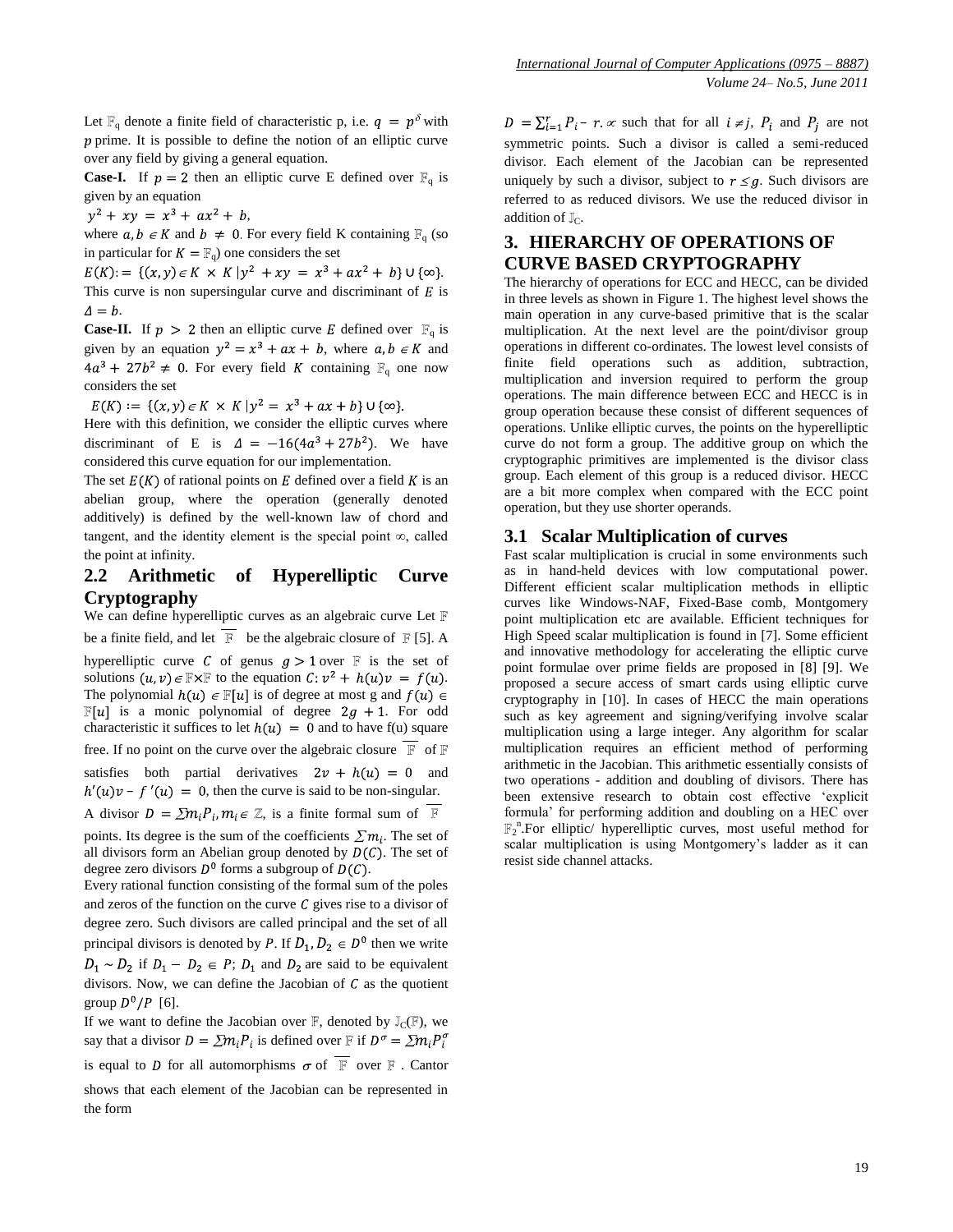

**Fig 1: Hierarchy of operations of curve based cryptosystems**

We have explored the scalar multiplication cost found in [11] for different co-ordinate systems which are given in Table 1. From Table 1, we can say that Affine Coordinate is preferable for general Addition and Doubling operation.

The first explicit formula for genus 2 proposed by Harley have been followed by work of Lange [12], [13]. After extensive research on explicit formula for performing addition and doubling, Avanzi [14] proposes a software implementation of genus 2 and 3 hyperelliptic curves over large prime fields. Pelzl and Wollinger [6],[15],[16] propose a cost effective explicit formula for genus 2 and 3 curves and give first implementation of a HEC cryptosystem on an embedded processor. We have discussed Evolution of Hyperelliptic Curve Cryptosystems in [17].

### **3.2 Group operations on a Jacobian**

Cantor's algorithm [18] is used for doing arithmetic in general hyperelliptic curve which applies to any genus and characteristic. This transfer the group laws in a sequence of Composition and Reduction using only polynomial arithmetic.

Group operations on a Jacobian are performed in two steps: addition of generic divisors and doubling of generic divisors. Addition of divisor classes means multiplication of ideal classes, which consists in a composition of the ideals and a first reduction to a basis of two polynomials. The output of this

algorithm is in semi-reduced form. Then the second algorithm (reduction) is used to find the unique representative in the class.

#### **Algorithm 1 (Composition)**

**Input:**  $D_1 = [u_1, v_1], D_2 = [u_2, v_2].$   $C: y^2 + h(x)y = f(x)$ **Output:**  $D \sim D_1 + D_2$  where  $D = [u, v]$ 1. Compute  $d_1 = \gcd(u_1, u_2) = e_1u_1 + e_2u_2;$ 2. Compute  $d = \gcd(d_1, v_1 + v_2 + h) = c_1 d_1 + c_2 (v_1 + v_2 + h);$ 3. Let  $s_1 = c_1 e_1$ ,  $s_2 = c_1 e_2$ ,  $s_3 = c_2$ ; 4.  $u = u_1 u_2 / d^2$ ;  $v = \frac{s_1 u_1 v_2 + s_2 u_2 v_1 + s_3 (v_1 v_2 + f)}{d \mod u}$ 

## **Algorithm 2 (Reduction)**

**Input:**  $D = [u, v]$  semi reduced **Output:**  $D' = [u', v']$  reduced with  $D \sim D'$ 1. let  $u' = (f - vh - v^2)/u$ ,  $v' = (-h - v) \mod u'$ ; 2. if  $deg u' > q$  put  $u = u'$ ,  $v = v'$ ; goto step 1; 3. make  $u'$  monic.

Harley's algorithm for genus 2 Curve: Cantor's algorithm is slow due to Polynomial arithmetic. The solution is to transform polynomial operations into field operations (explicit formula) by considering most frequent cases (occur with probability ~1- O  $(1/q)$ ). It was done by Harley in 2000 [19] by using reduced divisors represented by Mumford"s representation for input and output divisor classes on genus 2 curves.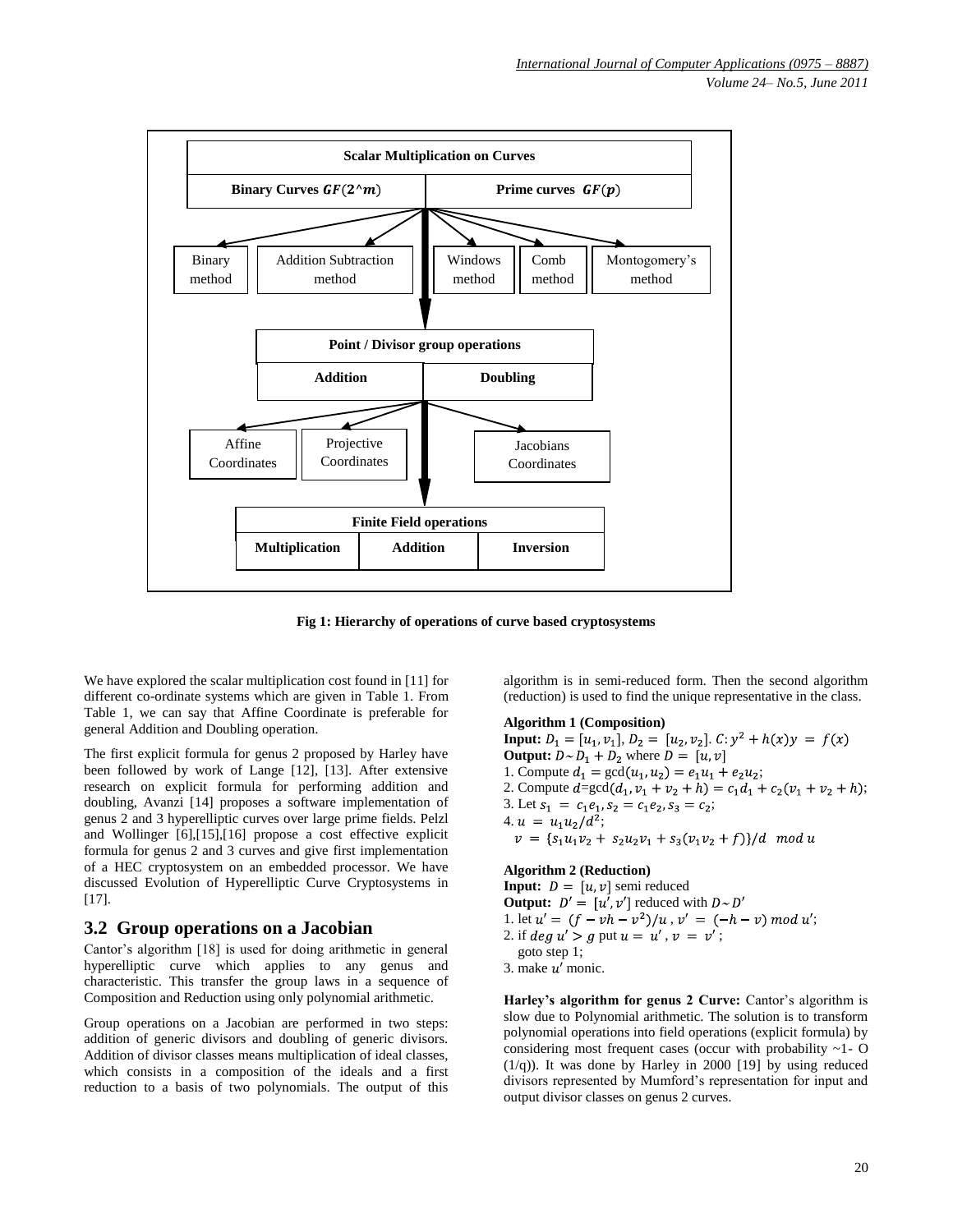| <b>Curves</b>               | <b>Elliptic Curves</b><br>(defined over $F_n$ ) |                                      |                 | <b>Hyperelliptic Curves</b><br>in odd characteristic | <b>Hyperelliptic Curves</b><br>in even characteristic |                 |  |
|-----------------------------|-------------------------------------------------|--------------------------------------|-----------------|------------------------------------------------------|-------------------------------------------------------|-----------------|--|
| Coordinate<br><b>System</b> | <b>Addition</b>                                 | <b>Doubling</b>                      | <b>Addition</b> | <b>Doubling</b>                                      | <b>Addition</b>                                       | <b>Doubling</b> |  |
| Affine $(A)$                | $I+2M+S$                                        | $I+2M+2S$                            | $I + 22M + 3S$  | $I+22M+5S$                                           | $I+22M+3S$                                            | $I+20M+6S$      |  |
| Projective $(P)$            | $12M+2S$                                        | $7M+5S$                              | $47M+4S$        | $38M+6S$                                             | $49M+4S$                                              | $38M+7S$        |  |
| New co-ordinates<br>(N)     | $12M+4S$<br>(Jacobian)<br>coordinates)          | $4M+6S$<br>(Jacobian<br>coordinates) | $47M+7S$        | $34M+7S$                                             | $48M+4S$                                              | $37M+6S$        |  |

**Table 1: Cost of Addition and Doubling operations in Elliptic and Hyperelliptic Curves**

### **3.3 Finite Field operations on curves**

Field addition, multiplication, squaring and inversion are the basis for the group operations on elliptic and hyperelliptic curves. Adding elements in  $F_2^{\text{n}}$  is accomplished by a bitwise XOR of the components. A field multiplication of  $a, b \in \mathbb{F}_2^n$  can be accomplished by first multiplying a and b as integers and then reducing the result modulo p. In the polynomial multiplication divide and conquer method of Karatsuba- Ofman is adapted [4]. For reducing a binary polynomial obtained by multiplying two binary polynomials of degree  $\leq m - 1$ , or by squaring a binary polynomial of degree  $\leq m-1$ , Barrett's method for reduction is one of the popular method for polynomial reduction. Montgomery's algorithms for multiplication  $\&$  reduction is also found in literature as it is efficient in restricted devices [11]. The Extended Euclidean Algorithm is applied to calculate inverses efficiently in  $\mathbb{F}_2^n$ .

### **4. IMPLEMENTATION RESULTS**

Alfred J.Menezes proposed an elementary introduction of genus 2 HECC and improved the Cantor"s algorithm for adding Jacobian of hyperelliptic curve in [5]. According to his proposition, we find a semi reduced divisor  $D = div(a, b)$  with  $a, b \in K[u]$ , such that  $D \sim D_1 + D_2$  where  $D_1 = div(a_1, b_1)$ ,

 $D_2 = div(a_2, b_2)$ . A semi reduced divisor  $D = div(a, b)$ defined over a finite field  $K$  is taken as input to find out the (unique) reduced divisor  $D' = div(a', b')$  such that  $D' \sim D$ . We have considered the hyperelliptic curve  $C: v^2 + (u^2 + u)v =$ 1 of genus 2 over the finite field  $\mathbb{F}_2^5$ . The semireduced divisor D will be computed by computing  $D_1 + D_2$ .

We have examined the performance of HECC on a PC with Intel Core 2DUO CPU [T6400@2.00GHz](mailto:T6400@2.00GHz) with 4GB RAM and windows vista operating system using jdk1.6. We have performed scalar multiplication technique (Montgomery"s algorithms) for Hyperelliptic genus 2 curves (binary fields) in affine co-ordinates when group orders are 2^162, 2^166, 2^176, 2^182. ECC scalar multiplication (using binary method) timings are also shown in Table 2 with hyperelliptic curves timing. EC scalar multiplication have been done on NIST recommended elliptic curves over  $\mathbb{F}_2$ <sup>n</sup> where n=163, 233 and 283.

Our result shows that HECC scalar multiplication takes less time than ECC scalar multiplication and the variation is shown in Table 2.

| Table 2. Timing of scalar multiplication operations in |
|--------------------------------------------------------|
| <b>Elliptic and Hyperelliptic Curves</b>               |

| <b>Curves</b> | <b>Field</b>           | Group                   | Scalar                     |  |  |
|---------------|------------------------|-------------------------|----------------------------|--|--|
|               |                        | order                   | <b>Multiplication</b> (ms) |  |  |
| Hyperelliptic | $\mathbb{F}_2^{81}$    | $2^{162}$               | 2.12                       |  |  |
| Curves        | ${F_2}^{83}$           | $2^{166}$               | 2.40                       |  |  |
| (genus 2)     | ${{\mathbb F}_2}^{88}$ | $2^{176}$               | 2.51                       |  |  |
|               | ${{\mathbb F}_2}^{91}$ | $2^{182}$               | 2.86                       |  |  |
| Elliptic      | $\mathbb{F}_2^{163}$   | $\gamma$ <sup>163</sup> | 4.24                       |  |  |
| Curves        | ${F_2}^{233}$          | $2^{233}$               | 8.61                       |  |  |
| (genus 1)     | $\mathbb{F}_2^{283}$   | $2^{283}$               | 12.72                      |  |  |

Comparison of Scalar Multiplication time of ECC and HECC are shown in Figure 2.



**Fig-2 – Comparison of Scalar Multiplication time of ECC and HECC**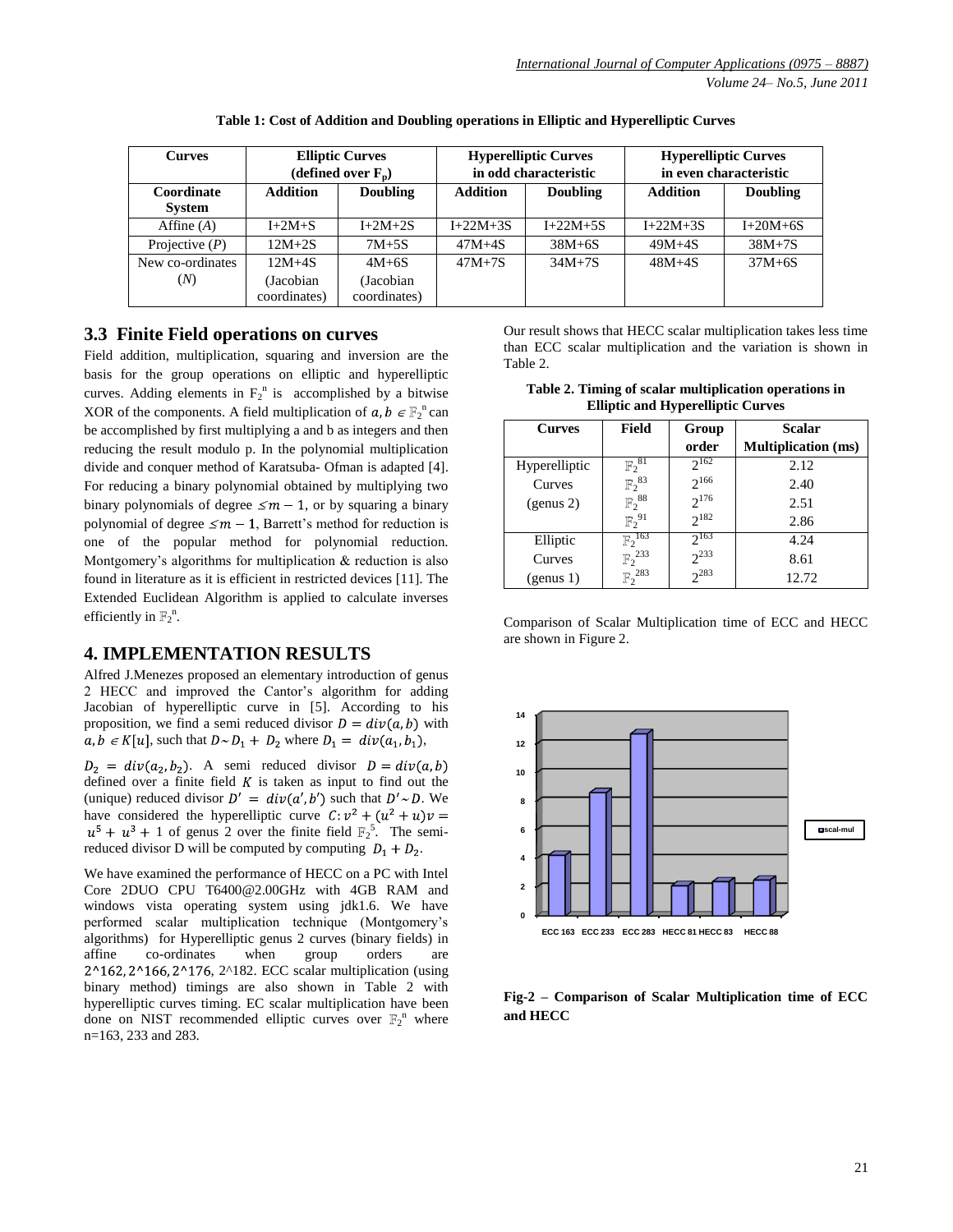| <b>Operations</b> (ms) | $\text{ECC}$ (genus 1) |                 |                  | $HECC$ (genus 2) |                |                |            |
|------------------------|------------------------|-----------------|------------------|------------------|----------------|----------------|------------|
|                        | Field                  | Field           | Field            | Field            | Field          | Field          | Field      |
| (Binary field)         | order                  | order           | order            | order            | order          | order          | order      |
|                        | $2^{\wedge} 163$       | $2^{\wedge}233$ | $2^{\wedge} 283$ | $2^{\wedge}81$   | $2^{\wedge}83$ | $2^{\wedge}88$ | $2^{0.91}$ |
| Encryption             | 797                    | 882             | 928              | 668              | 893            | 928            | 965        |
| Decryption             | 281                    | 385             | 400              | 191              | 224            | 257            | 325        |

**Table 3: Comparison of ECC and HECC for equivalent key sizes**

Next we have done experiment for encryption and decryption of a Text File (File size :899 Bytes) using elliptic and hyperelliptic curve cryptography to compare the timings. The results are enlisted in Table 3.

Comparison of Encryption and Decryption time of ECC and HECC are shown in Figure 3.



#### **Fig-3 – Comparison of Encryption and Decryption time of ECC and HECC**

Our results show that

- Both ECC and HECC take more time in encryption process  $\bullet$ compared to decryption process.
- Both ECC and HECC encryption and decryption time increases in higher field orders compared to lower field orders.
- HECC decryption time is relatively less compared to ECC  $\bullet$ decryption time for same security level.

# **5. CONCLUSION**

Curve based Cryptosystem like ECC and HECC are extensively used for all kinds of embedded processor architectures, where resources such as storage, time or power are constrained. This paper explores in details main operations like scalar multiplication, group operations etc which are the prime steps for efficient implementation of ECC/ HECC. We have implemented ECC (genus 1) and HECC (genus 2) on different binary fields. We observe that genus 2 HECC is faster than ECC in the experiment to study the relative performance of elliptic curve and hyperelliptic curves cryptosystem. In our view, genus 2 HECC has the advantage over ECC in constrained environment due to its short operand size and it takes less processing time for basic operations like encryption, decryption.

### **6. REFERENCES**

- [1] Koblitz, N. 1987. "Elliptic curve cryptosystems", Mathematics of Computation 48, pp.203–209.
- [2] Koblitz, N. 1989. "Hyperelliptic cryptosystems", Journal of Cryptology 1,3, pp.139–150.
- [3] Darrel Hankerson, Julio Lopez Hernandez, Alfred Menezes, 2000. "Software Implementation of Elliptic Curve Cryptography Over Binary Fields", Cryptographic Hardware and Embedded Systems- CHES, LNCS vol 1965, Springer- Verlag, pp.243-267.
- [4] Darrel Hankerson, Alfred Menezes, Scott Vanstone, 2004. "Guide to Elliptic Curve Cryptography" Springer publication, ISBN 0-387-95273-X.
- [5] Menezes A, Wu Y, Zuccherato R, 1997. "An elementary introduction to hyperelliptic curves", available at [http://www.cacr.math.uwaterloo.ca/techreports/1997/tech](http://www.cacr.math.uwaterloo.ca/techreports/1997/tech-reports97.html)[reports97.html.](http://www.cacr.math.uwaterloo.ca/techreports/1997/tech-reports97.html)
- [6] J.Pelzl, T.Wollinger, J.Guajardo and C.Paar, 2003. "Hyperelliptic Curve Cryptosystems: Closing the Performance Gap to Elliptic Curves", Cryptology ePrint Archieve, Report 026, http://eprint.iacr.org/, pp.351-365.
- [7] P.Longa, C.Gebotys, 2010. "Efficient techniques for High Speed Elliptic Curve Cryptography" CHES, LNCS 6225, pp:80-94.
- [8] Patrick Longa, Catherine Gebotys, 2009. ["Novel](http://www.springerlink.com/content/r33461j41121/#section=72538)  [Precomputation Schemes for Elliptic Curve](http://www.springerlink.com/content/r33461j41121/#section=72538)  [Cryptosystems"](http://www.springerlink.com/content/r33461j41121/#section=72538), ACNS, LNCS vol-5536, pp:71-88.
- [9] Patrick Longa, Ali Miri, 2008. "Fast and Flexible Elliptic Curve Point Arithmetic over Prime Fields", IEEE Transactions on Computers, vol. 57, no. 3, pp. 289-302,
- [10] Kakali Chatterjee, Daya Gupta, 2009. "Secure access of smart cards using Elliptic Curve Cryptosystems", WiCOM, IEEE Catalog No.CFP09WNM-CDR
- [11] Henry Cohen and Gerhard Frey, 2006. "Handbook of Elliptic and Hyperelliptic Curve Cryptography", Chapman & Hall/CRC Press.
- [12] Tanja Lange, 2005. "Formulae for Arithmetic on Genus 2 Hyperelliptic Curves" Applicable Algebra in Engineering, Communication and Computing, [Volume 15, Number 5,](http://www.springerlink.com/content/0938-1279/15/5/)